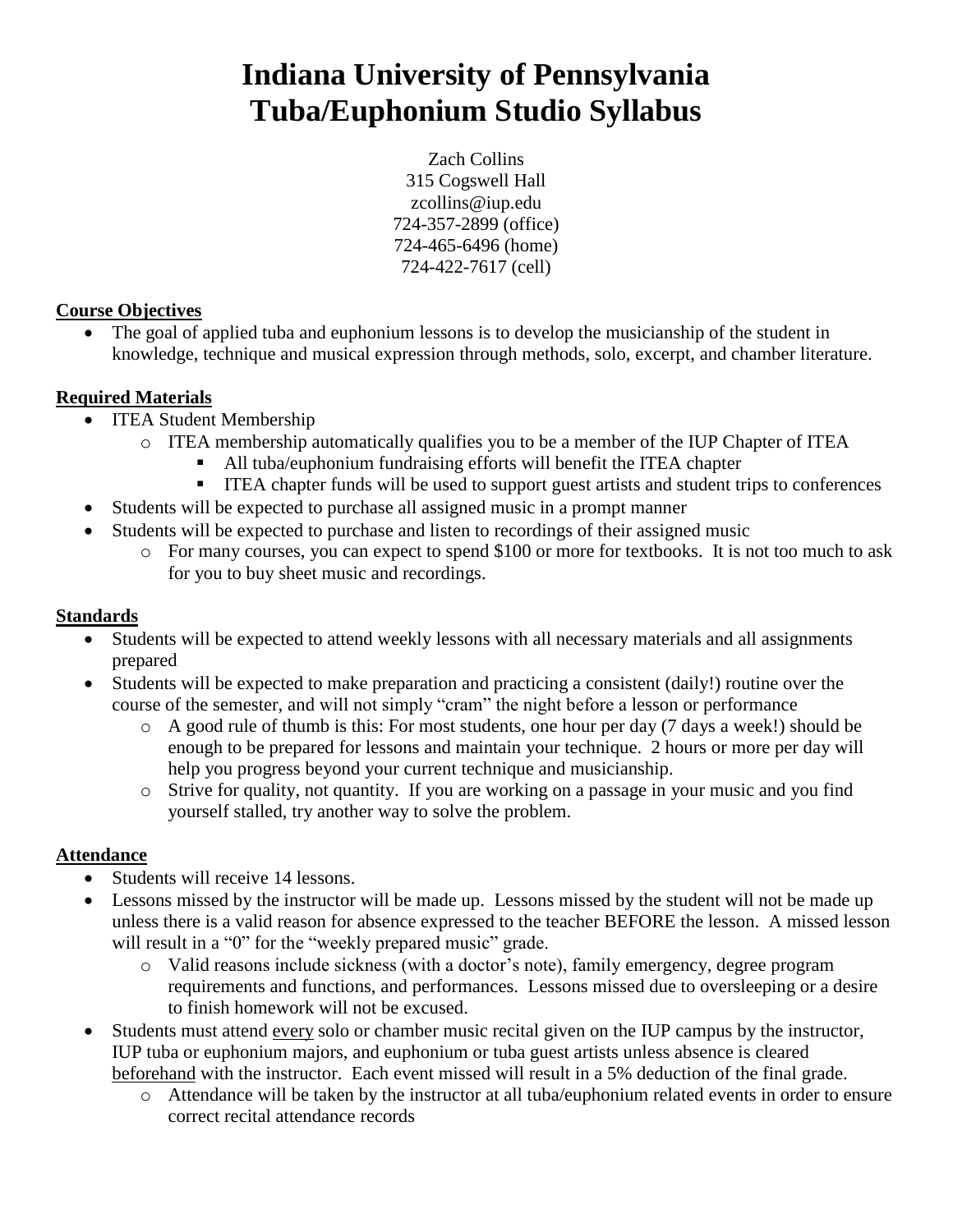## **Course Work**

- Students will be graded on four criteria:
	- o Weekly Prepared Music
	- o End-of-Semester (E.O.S.) Scale Test (or senior project)
		- Must be played at the correct metronome marking
		- Must be memorized
		- Scales can be printed off of the studio website (www.tubaphonium.com)
	- o End-of-Semester (E.O.S.) Ear Training Test (or senior project)
	- o Jury or Recital

## **Applied Jury A**

- Students in their final semester of applied lessons should also be registered for the Applied Jury A.
- Students who are registered for the A jury will need to perform ALL 48 scales (same pattern and tempo as sixth semester scales) from memory with 70% accuracy.
- The A jury may be completed any time during the semester, but must be completed BEFORE the last day of finals.

## **Senior Project**

- Seniors will complete a project during their  $7<sup>th</sup>$  and any subsequent, non-student teaching, semesters of study in lieu of the E.O.S. ear training and scale test. This may take many forms depending on the students' and instructor's decision. This requirement may be satisfied by a composition or arrangement for solo tuba, solo euphonium or tuba ensemble, presenting a master class at an area school, or a written project.
- Project ideas must be approved by the instructor before the student begins.

## **MWF Warm-Up Class**

- Tuba/euphonium warm-up class will be held every Monday, Wednesday, and Friday from 7-7:50 am. Warm-up class is student-led (by seniors and qualified upperclassmen) and attendance is voluntary. However, attendance at warm-up class can earn you extra credit towards the E.O.S. scale test.
- Extra credit will be applied as follows:
	- o 35 classes attended 100% of E.O.S. Scale Test
	- o 25 classes attended 75% of E.O.S. Scale Test
	- o 15 classes attended 50% of E.O.S. Scale Test
- For example, if you attend 15 classes, you will start your E.O.S. scale test as though you have already performed 5 scales correctly. You would only need to play 5 scales correctly to earn full credit in your E.O.S. scale test.
	- o You can"t earn more than the allotted percentage for your cumulative grade
		- I other words, if you attend 35 classes, you can"t take the exam, play all the scales correctly, and earn more points towards your final grade.
	- $\circ$  Students in their  $7<sup>th</sup>$  semester or later can apply this extra credit towards their weekly prepared music grade (up to 15% extra credit).

## **Grading Policy**

| • Weekly Prepared Music Grade       |        | 55%        |
|-------------------------------------|--------|------------|
| • End-of-Semester Scale Test        |        | $15\%$ *** |
| • End-of-Semester Ear Training Test |        | $10\%$ *** |
| $\bullet$ Jury/Recital              |        | 20%        |
|                                     | Total: | 100\%      |
|                                     |        |            |

\*\*\*Senior Project 25% (in lieu of E.O.S. tests)